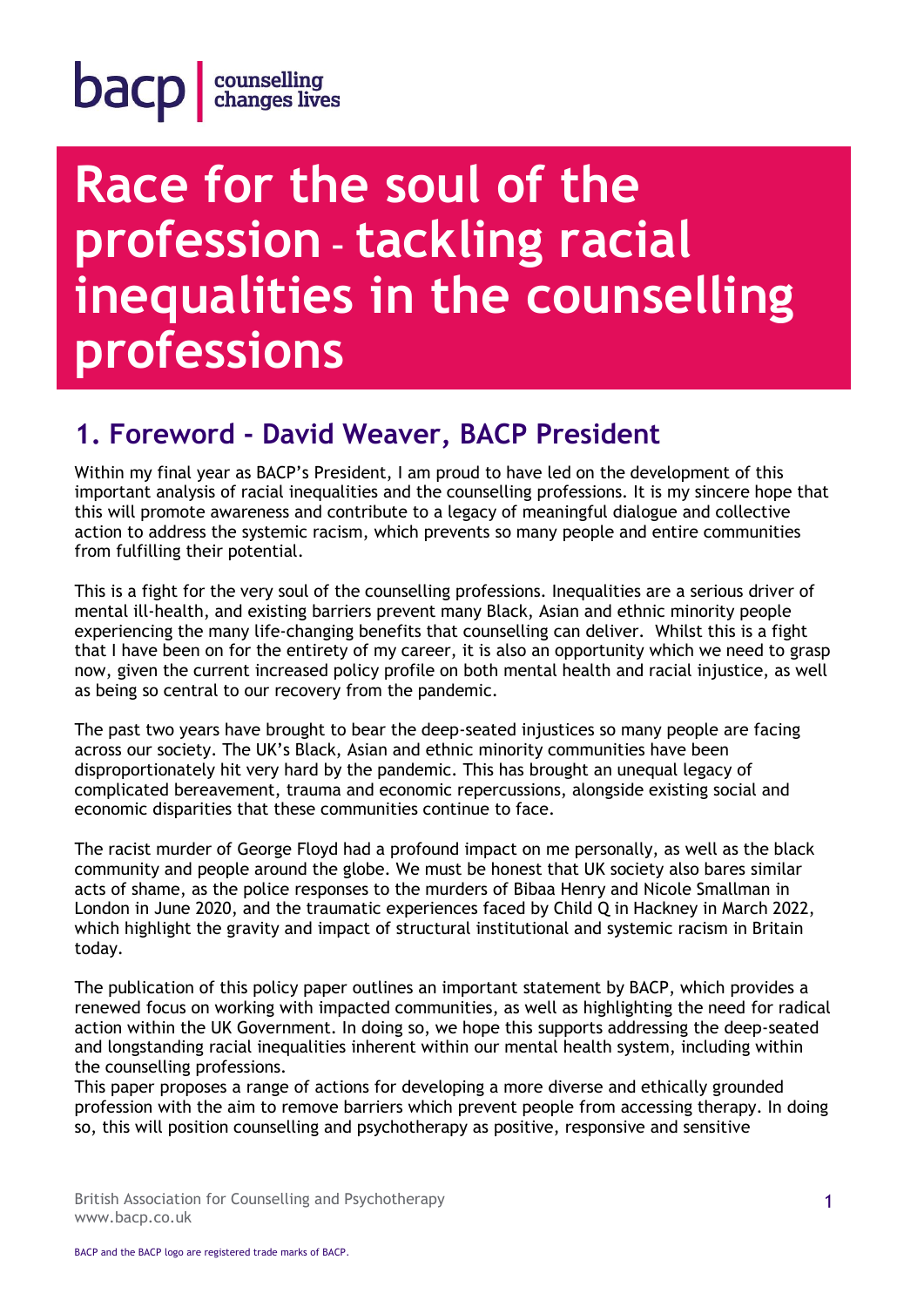

professions, which respect and strengthen individual identity and improve emotional wellbeing.

We recognise this current climate, in our recovery from the pandemic, as an opportunistic moment to build back, by ensuring that the counselling professions are responsive to the trauma felt by so many people and communities who continue to face longstanding racial inequality and, as a result, are not given the support they need and deserve.

We cannot turn away, the time to act is now. **This is a race for the soul of our profession.**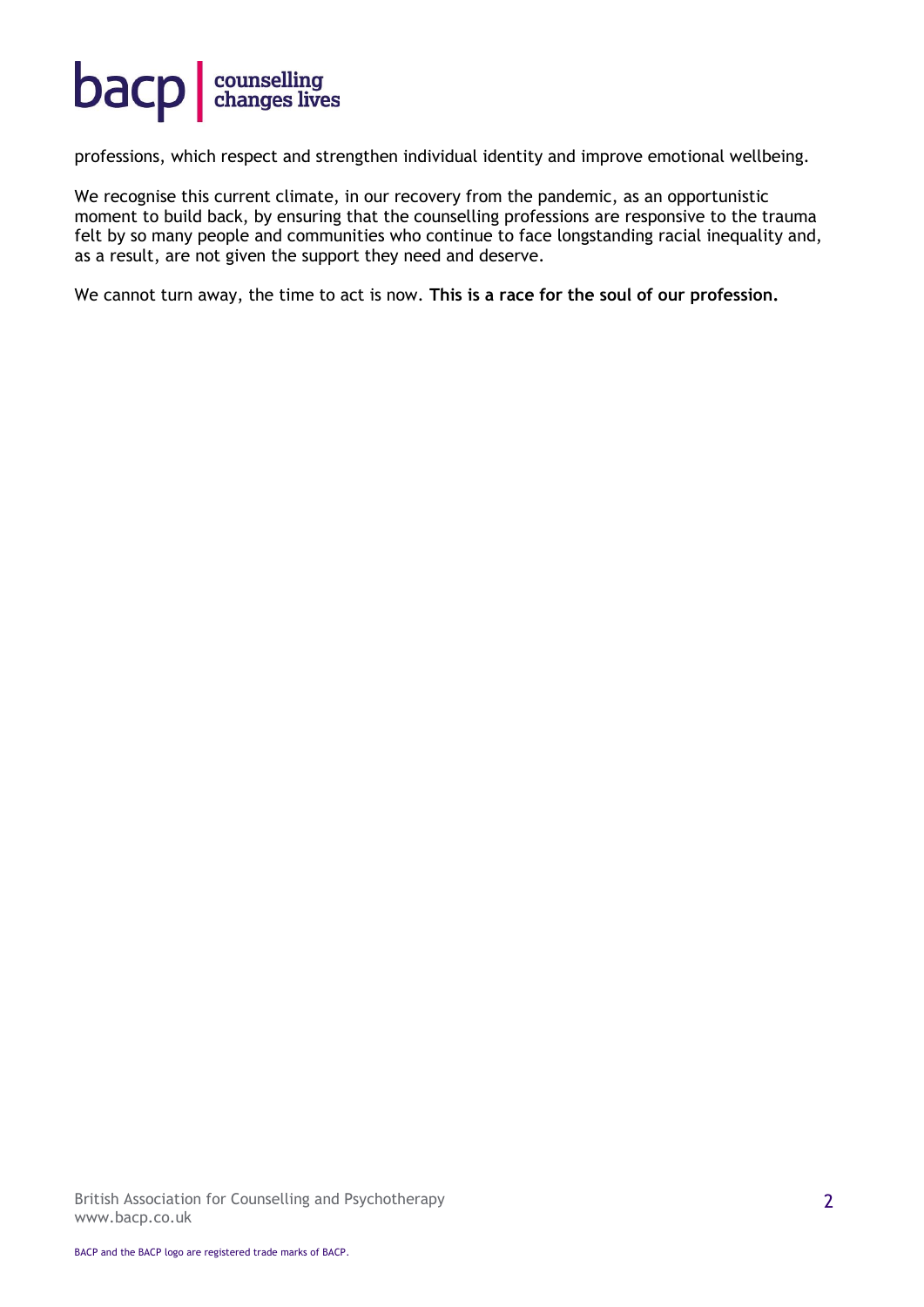#### **2. Introduction**

The COVID-19 pandemic shone a serious light on the health and mental health inequalities and trauma which ethnic minority groups and communities have faced over many years, and which had begun to be highlighted by the Black Lives Matter movement. Without taking significant action now, these longstanding inequalities will continue to widen, and the human and financial cost of failure to address them will continue to grow.

This policy paper argues that the UK Government's objective to 'build back better' must tackle these inequalities which are inherent within our current mental health system, including the counselling professions. Specifically, we argue that the UK Government attends to the longstanding trauma felt by these communities who experience racial inequality, as race and systemic racism remain to affect individuals psychologically.

This policy paper is part of BACP's programme of work to tackle equality and diversity within the counselling professions and is specifically focusing on issues of racial inequality and social justice, whilst other aspects of our evolving EDI programme focus on supporting all protected characteristics under the Equality Act 2010.

#### **3. Evidence and terminology**

This paper draws on the following research, insights and data, to provide a series of practical recommendations for policy makers and the counselling professions which are firmly rooted in evidence:

- 1. Official data on the mental health impact of COVID-19 on racialised communities and disproportionate impact of trauma facing these communities.
- 2. Longstanding and current evidence of racial trauma impacting Black and minority ethnic communities.
- 3. Analysis of inequalities impacting on both entry to the counselling professions and training, including data on ethnicity of professionals (Workforce survey).
- 4. Evidence on culturally appropriate therapy (what it looks like and its availability).
- 5. BACP President's Event **–** Race for the Soul of the Profession online discussion October 2021.
- 6. Examining the risks of doing nothing, including the various costs of failing to act on this critical agenda, including opportunity cost.

BACP recognises the limitations and problems of using catchall, umbrella terms such as Black, Asian and Minority Ethic (BAME). For the purposes of this policy paper we are adopting terminology recommended by The Centre for Mental Health, and are using the term 'marginalised and racialised communities' and 'Black, Asian, and ethnically diverse communities'. However, we recognise that there are distinct and unique identities and challenges facing people from different communities and backgrounds, that there are limitations to all race and ethnicity terminology, and that organisations and individuals may choose to use different terms and language.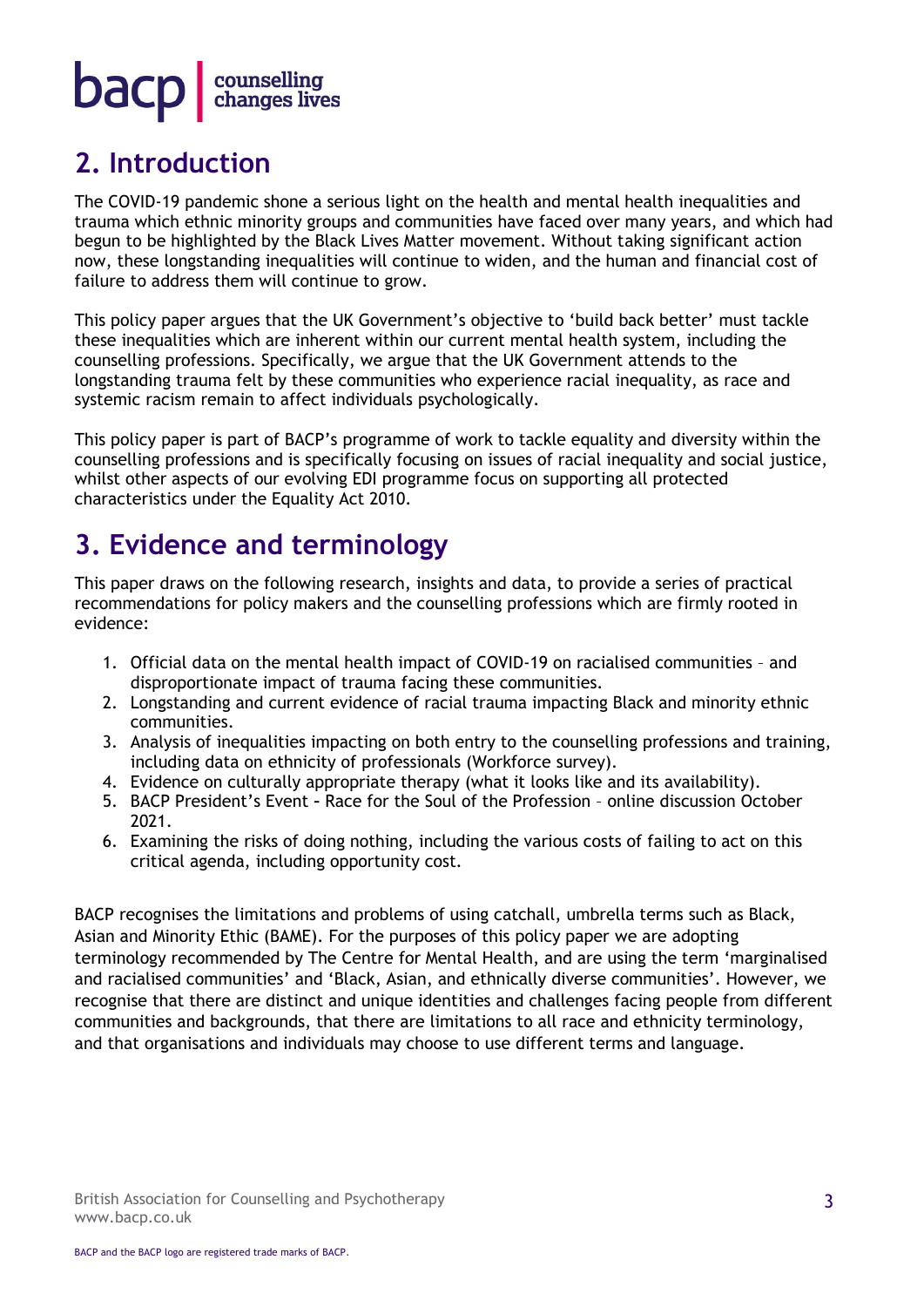

#### **4. How the pandemic affected the mental health of racialised communities**

According to analysis by Public Health England (PHE) $^1$  and a range of academic papers $^{234}$ <sup>5</sup>, the COVID-19 pandemic has disproportionately affected people from Black, Asian, and ethnically diverse communities, who consistently present higher rates of infection and death than the wider population.

Analysis by the Office for National Statistics (ONS) found that black people in England and Wales were more than four times as likely as white people of the same age to die from COVID-19<sup>6</sup>. The ONS adjusted its figures to filter out the effect of the region where people lived, deprivation, household composition, socioeconomic status, education, and health and disability. Once these factors were adjusted for, there were still disproportionate deaths among black and Asian people. Analysis from PHE was also stark among black people, who presented the highest age-standardised rate of infection.

Death rates have been higher across all Black, Asian, and ethnically diverse communities. PHE found higher death rates among Bangladeshi, Chinese, Indian, Pakistani, Other Asian, Caribbean and Other Black ethnicity groups compared to White British people. Given these disparities, it is not surprising to find higher rates of anxiety and mental distress among racialised communities as a consequence of the pandemic.

For these communities, the pandemic intensified the level of risk, the precariousness of maintaining good mental health, and difficulties accessing the right support at the right time. In testament to the pervasiveness of mental health inequalities, the people who have historically endured the biggest risks for poor mental health, including the worst access to and experiences of support, were those most exposed to the immediate shock of COVID-19. These same people are also vulnerable to mental health difficulties in the longer term, as the pandemic leaves behind an unequal legacy of bereavement, trauma and economic repercussions.

People from Black, Asian, and ethnically diverse backgrounds are more likely to be engaged in jobs, such as public transport driving, cleaning, caring and Band 5 nursing – occupations which cannot be done from home. Hence, an ONS report showed a higher death rate from COVID-19 among social care workers, nursing auxiliaries, taxi drivers, chauffeurs and security guards<sup>7</sup>. The higher death rate among these groups of workers may be linked to a higher risk of exposure to COVID-19, due to difficulties of implementing safe physical distancing measures.

#### A [July 2020 Mind survey](https://www.mind.org.uk/news-campaigns/news/existing-inequalities-have-made-mental-health-of-bame-groups-worse-during-pandemic-says-mind/)<sup>8</sup> found:

- Almost one in three (30 per cent) of Black, Asian, and ethnically diverse people described housing difficulties, which made their mental health worse during the pandemic, compared to almost one in four (23 per cent) of white people.
- Worries over employment have negatively affected the mental health of 61 per cent of Black, Asian, and ethnically diverse people, compared to 51 per cent of white people.
- Concerns about finances worsened the mental health of 52 per cent of people who identified as Black, Asian, and ethnically diverse, compared to 45 per cent of those who identified as white.
- Other issues saw a similar pattern, including getting support for a physical health problem (39 per cent vs 29 per cent) and being a carer (30 per cent vs 23 per cent).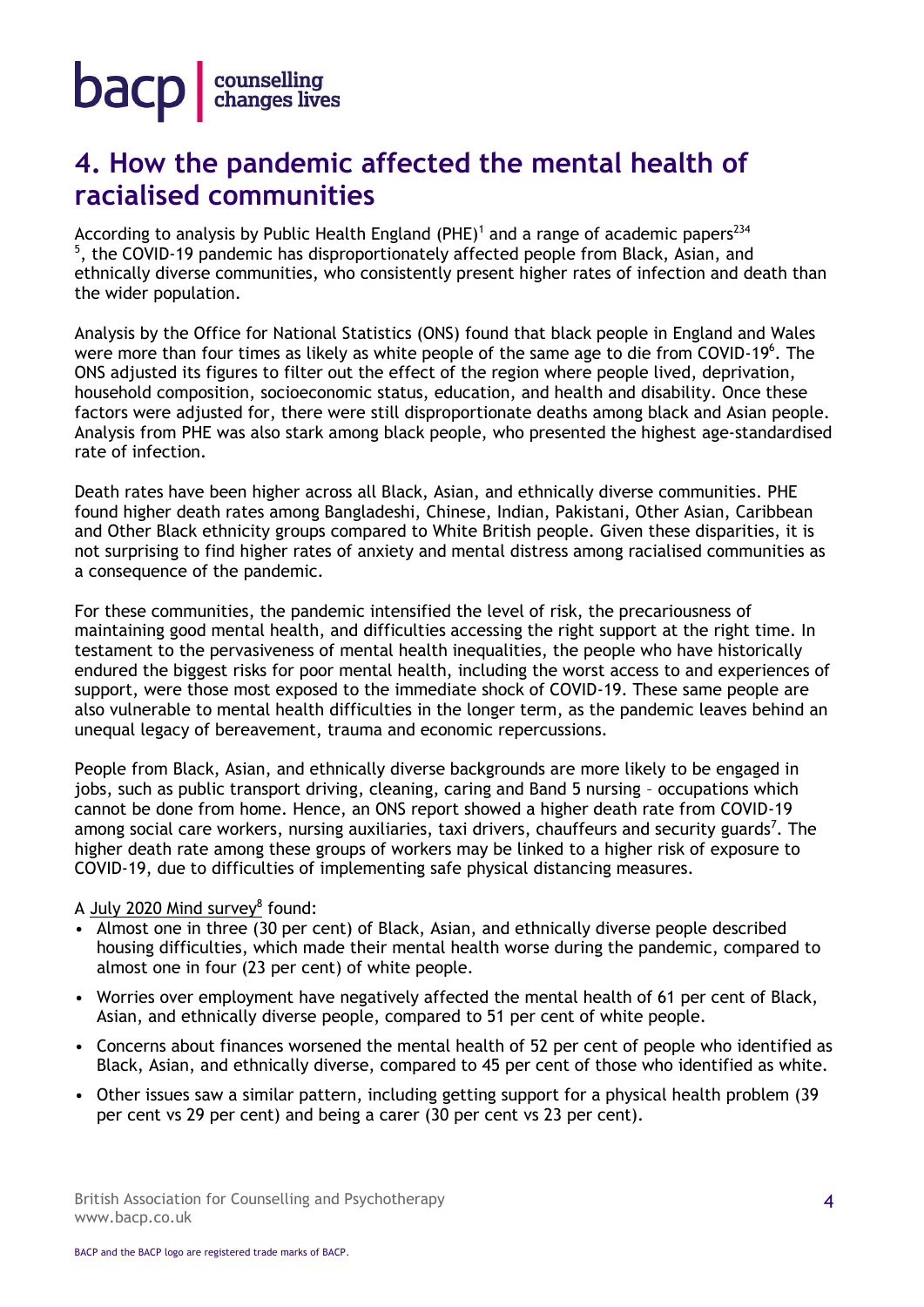

The disproportionate impact of COVID-19 on the mental health of Black, Asian, and ethnically diverse people is also likely to worsen pre-existing disparities which these communities experience surrounding mental health care. Longstanding evidence shows that racialised communities are less likely to seek help for their mental health<sup>9</sup>. Research has identified factors of: cultural stigma associated with help-seeking, feeling that clinicians have a poor understanding of different cultural needs, and even expecting or experiencing racism within these services. Moreover, evidence shows that Black, Asian, and ethnically diverse communities are less likely to be offered suitable support. In particular, Black individuals are more likely to be involuntarily hospitalised or over-medicated in UK mental health services.

In a Which? survey, 49% of Black, Asian, and ethnically diverse respondents said their mental health was negatively affected by recent global events highlighting structural racism. Furthermore, 35% felt the mental health system had been discriminatory to them over the past year and 25% said they would have preferred culturally specific therapy but could not access it  $^{10}$ . As such, the COVID-19 Trauma response group reported that if a mental health crisis were to occur due to COVID-19 amongst racialised communities, this would be exacerbated, as they may not seek support from services due to their currently being ill-equipped to respond compassionately or appropriately.

Whilst all sections of UK society experienced a downturn in their mental health during lockdown, people with fewer resources and opportunities, such as those from less affluent backgrounds, fared worse – this includes disproportionate numbers of people from Black, Asian, and ethnically diverse communities. For some, limited access to physical areas which have been proven to mitigate against emotional distress, such as green spaces and private gardens, increased the strain of COVID-19 lockdown. A survey by Natural England found people of Black ethnicity were nearly four times as likely as white people to have no outdoor space at home (e.g., no private or shared garden, a patio or a balcony)<sup>11</sup>. These figures were further analysed to see if the differences could be explained by age, social class, where people lived and/or whether they had children. Those of Black ethnicity were still 2.4 times less likely than those of White ethnicity to have a private garden.

In December 2021, the UK Government undertook further analysis on the risk factors affecting ethnic minorities during the pandemic $12$ . This concluded that

'The main factors behind the higher risk of COVID-19 infection for ethnic minority groups include occupation (particularly for those in frontline roles, such as NHS workers), living with children in multigenerational households, and living in densely populated urban areas with poor air quality and higher levels of deprivation'.

The report also included a number of recommendations to address some of the discrimination faced by ethnic minorities during the pandemic, including:

- Ensuring the success of vaccination deployment is carried over to other public health programmes, such as winter flu and COVID-19 booster vaccinations. This includes continuing to use respected local voices to build trust within ethnic minority groups and to help tackle misinformation
- Not treating ethnic minorities as a homogenous group. COVID-19 has affected different ethnic groups in different ways throughout the pandemic and a 'one size fits all' approach is not an effective way of tackling public health issues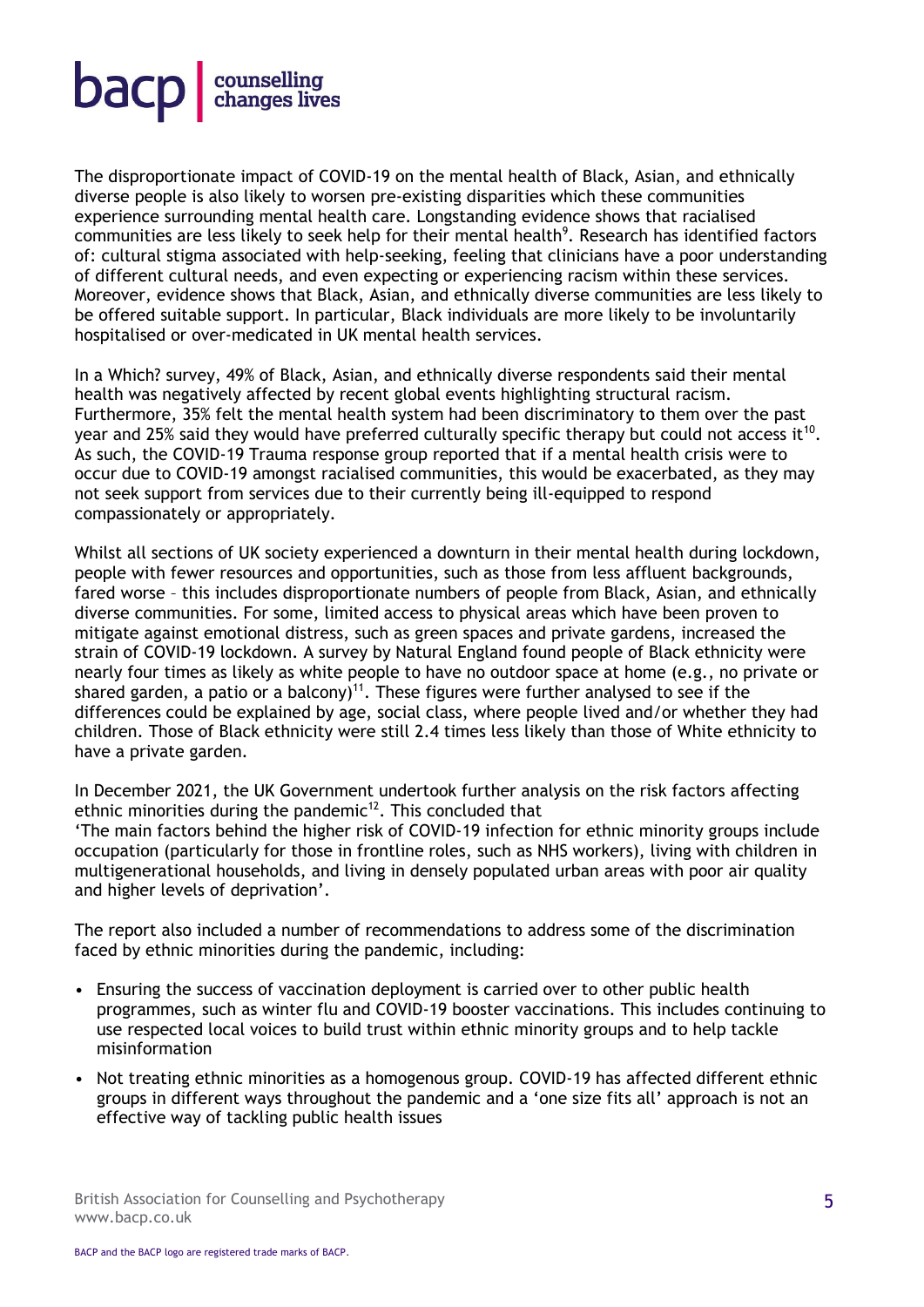- Avoiding stigmatising ethnic minorities by singling them out for special treatment, which could be taken to imply that they are vulnerable or, in the case of COCID-19, were somehow at fault for the spread of the virus
- Improving the quality of health ethnicity data so that patterns and trends can be spotted quicker in future.

#### **5. Longstanding evidence of racial trauma and the need for appropriate counselling provision**

Issues surrounding accessibility of appropriate mental health support are longstanding. A 2002 study, 'Breaking the Cycles of Fear'<sup>13</sup>, concluded that Black people 'are put off from using services because of an understandable and realistic fear of heavy-handed treatment, as well as the fear that our mental health status will lead to stigma and discrimination from all communities'. As a result, Black people are deterred from accessing support where it is available and are more likely to reach a crisis stage, resulting in hospital admission and experiences of traumatising responses from services and/or the police. The emerging evidence on the vaccine uptake or vaccine hesitancy within minority ethnic communities could be hypothesised as the community's lack of trust with the statutory services based on historical experiences of fear and discrimination<sup>14</sup>.

People from all communities have benefited from increased availability of evidence-based therapies. However, across the UK, members of minority communities with mental health problems are currently less likely to access therapy, less likely to have good outcomes and more likely to report negative experiences in therapy, compared to white service users<sup>15 16 17</sup>. Data from the Improving Access to Psychological Therapies (IAPT) programme<sup>18</sup> suggest that, compared to people from white backgrounds, people from most Black and ethnic minority communities are less likely to use IAPT services, complete treatment, and reliably improve and/or achieve full recovery.

Furthermore, given the disparate impact that COVID-19 has had on Black and ethnic minority communities, it is likely that these communities will need support as the country continues to manage the mental health impact of the pandemic. For many Black and ethnic minority communities, the mental health impact of changing work and family circumstances, financial insecurity, isolation and bereavement have taken their toll. In its 2021 report 'Trying to Connect', the UK-based charity Mind presents data which suggest people from Black, Asian, and ethnically diverse communities are open to accessing therapy remotely (by telephone or online). However, further research is needed to increase our understanding of the factors influencing such preferences<sup>19</sup>.

Ethnic minority people, compared to White British people, are more likely to report adverse, harsh or distressing mental health experiences and poorer outcomes during their contact with mental health services. These experiences are persistent and driven by societal disadvantage, framed by institutional and interpersonal racism<sup>20</sup>. Research has also shown that a Black client's experience can be misinterpreted by a white therapist and lead to dangerous misdiagnosis<sup>21</sup>. According to an independent review of the UK's Mental Health Act in 2018, profound inequalities were found to exist, with Black British people four times more likely to be sectioned than white people and more likely to be given psychoactive medication instead of a talking therapy<sup>22</sup>.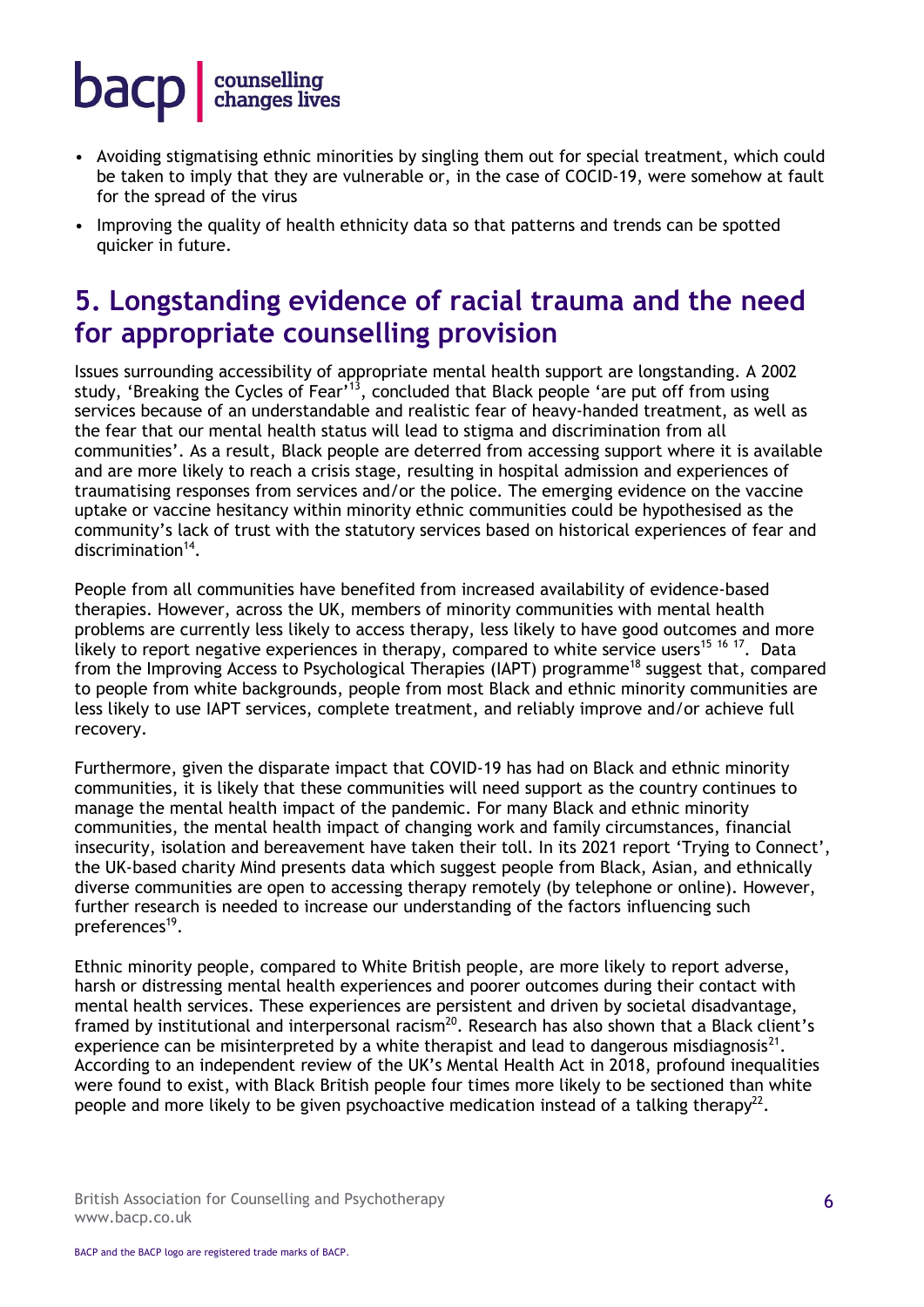Racial disparities and their impact have reach into all nations of the UK. The Westminster Government's Northern Ireland Affairs committee has found that people from marginalised community backgrounds are often overlooked in public policy decision-making. Furthermore, health services are found to not meet the needs of people from outside the two communities ('Green and Orange') that continue to dominate the political discourse in Northern Ireland<sup>23</sup><sup>24</sup>.

A 2021 report found differences in the ways the Mental Health Act is applied when people from ethnic minorities are detained compared to white Scottish people, particularly between Black women and Scottish women<sup>25</sup>.

In Wales, analysis conducted by ITV Cymru Wales found that people from BAME backgrounds are less likely to access counselling despite being more likely to develop mental health conditions<sup>26</sup>. In response, Diverse Cymru's acting joint CEO Zoe King responded, ''It's a perfect storm of COVID and racism. We need to be more open in the community about mental health and make sure people receive the support they need around the time that they need it.''

#### **6. The need for culturally appropriate therapy**

BACP believes that it is beneficial for the therapeutic relationship to offer clients full and informed choice when accessing psychological therapies. This should include choice around therapists, based on those characteristics protected in the Equalities Act 2010, as well as therapy type, appointment times and location of intervention.

BACP is committed to leading on change within the counselling professions. Although we do not currently have accurate data on the demographic make-up of the counselling professions, we know from other published data that people from racialised backgrounds are poorly represented amongst psychological therapists. Only 9.6% of qualified clinical psychologists in England and Wales are non-white, in contrast to 13% of the population<sup>27,28</sup>. The impact of not seeing yourself reflected in the mental healthcare system can be experienced as isolating, and can therefore prevent people from getting the help they need.

These challenges long predate the pandemic. A 2019 [Mental Health Foundation](https://www.mentalhealth.org.uk/a-to-z/b/black-asian-and-minority-ethnic-bame-communities) report<sup>29</sup> found that people from Black, Asian, and ethnically diverse communities in the UK are more likely to experience a poor outcome from mental health treatment and more likely to disengage from mainstream mental health services, leading to social exclusion and a deterioration in their mental health. The report concluded that 'Mainstream mental health services often fail to understand or provide services that are acceptable and accessible to non-white British communities and meet their particular cultural and other needs'.

In its 2019 report<sup>30</sup>, the Race Equality Foundation calls upon policy makers and commissioners to provide better access to talking therapies in response to local need and engagement with Black and minority ethnic communities. Specifically, the report encourages practitioners in all disciplines to increase understanding of cultural and faith beliefs of Black and minority ethnic communities, and how this impacts beliefs and behaviours surrounding mental health. In doing so, this may ensure that therapies are culturally appropriate and geographically accessible. The report also recognises the importance of the role of the voluntary, community and social enterprise sectors in supporting people from racialised communities, as they support in filling the gap where statutory services are missing and/or inadequately meeting the needs of this population.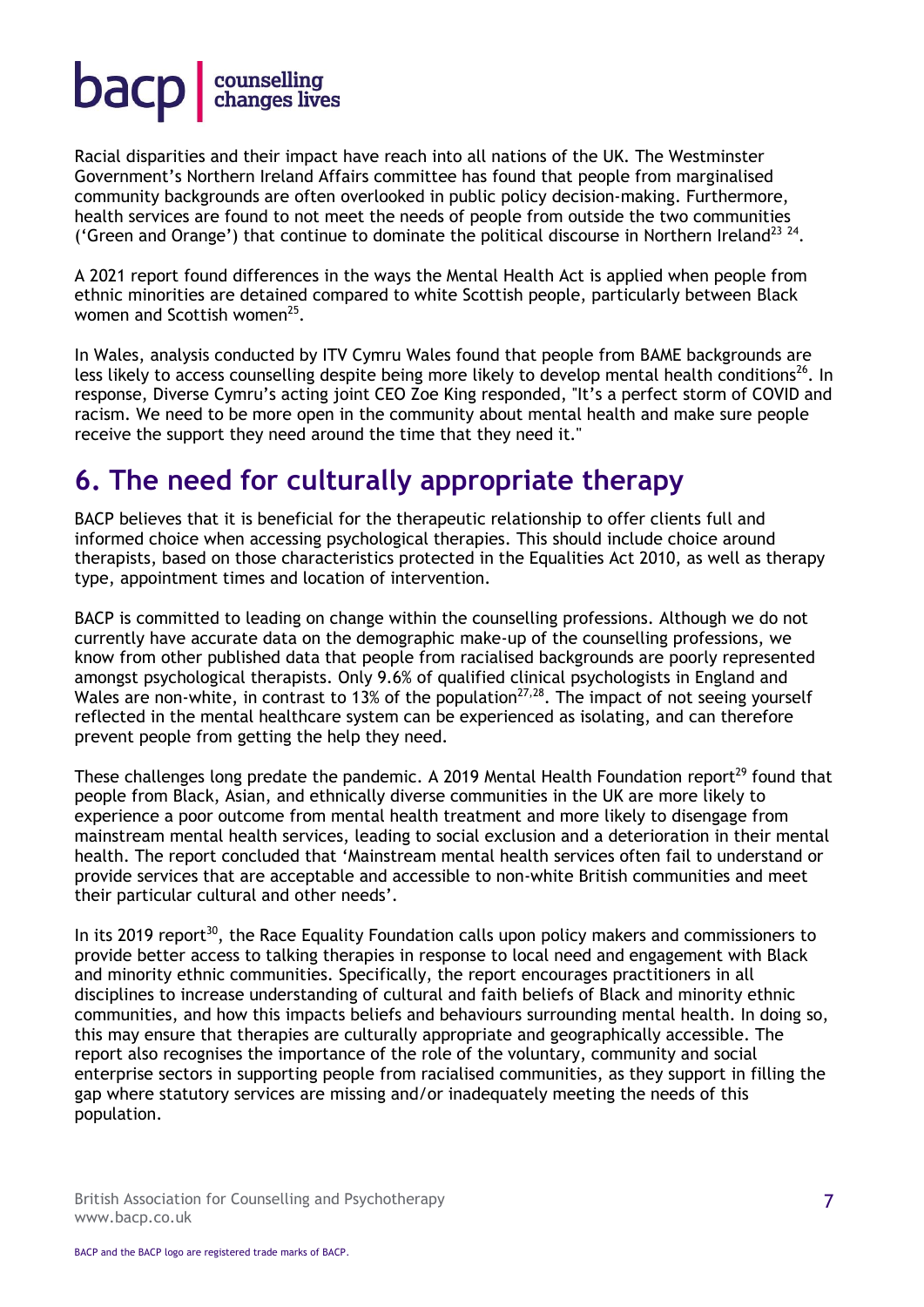Pattigift Therapy is a BACP accredited service in Birmingham, which specialises in working with persons of African ancestry, founded on an African-centred psychological understanding. Rameri Moukam, co-founder of Pattigift, talks of the importance of this culturally sensitive approach in supporting a client's journey:

"Being Black in a majority-white community includes having a racialised identity and being 'othered' by the white majority. At Pattigift a client is free to step away from and challenge the definitions and identities that others give them and bring their true self into therapy. In their therapist, a client will have someone who has significant shared experience and connection **–** the absence of which can ruin a therapeutic experience".

BACP believes in shaping a diverse and ethically-grounded profession that will strive to remove barriers that prevent people accessing therapy. This will contribute to positioning counselling and psychotherapy as positive, responsive and sensitive services that respect and strengthen individual identity and improve emotional wellbeing.

#### **7. Inequalities impacting entry to the counselling professions, training & employment**

In response to the disproportionate impact of COVID-19 on people from Black, Asian, and ethnically diverse communities, BACP held a roundtable discussion to listen to ways in which its impact continues to be experienced among Black and minority communities. We further sought to understand the role that we play as a profession. BACP members responded by highlighting difficulties in accessing professional training among minority groups – in other words, the profession being seen as one for those who can afford to train. For the members who were able to train, the feedback was clear:

- Training is seen as Eurocentric and doesn't sufficiently cover equality and diversity issues.
- There's no support for trainees from minority backgrounds, with issues around the curriculum, trainers' and trainees' experience.

A common theme identified in BACP's Roundtable discussions on Race and Racism is the role that mentoring can play in supporting trainees. Mentoring involves primarily listening with empathy, sharing experience (usually mutually), professional friendship, developing insight through reflection, being a sounding board, and encouraging $^{31}$ .

Stakeholders also asserted the need for BACP to take action through a clear and accountable plan which is adequately resourced, maintains momentum, and delivers change over the long term. It was clear from the discussion that BACP, and the wider counselling profession need to work together to respond to these challenges, with training, mentoring and the career trajectory as key themes.

There is also a key role for employers within counselling services. The NHS Confederation agree on the importance of diversity<sup>32</sup>, as a diverse workforce is well placed to build trust and confidence among service users. Doing so shows inclusiveness, supports organisations to understand the local community and aids the delivery of outstanding support.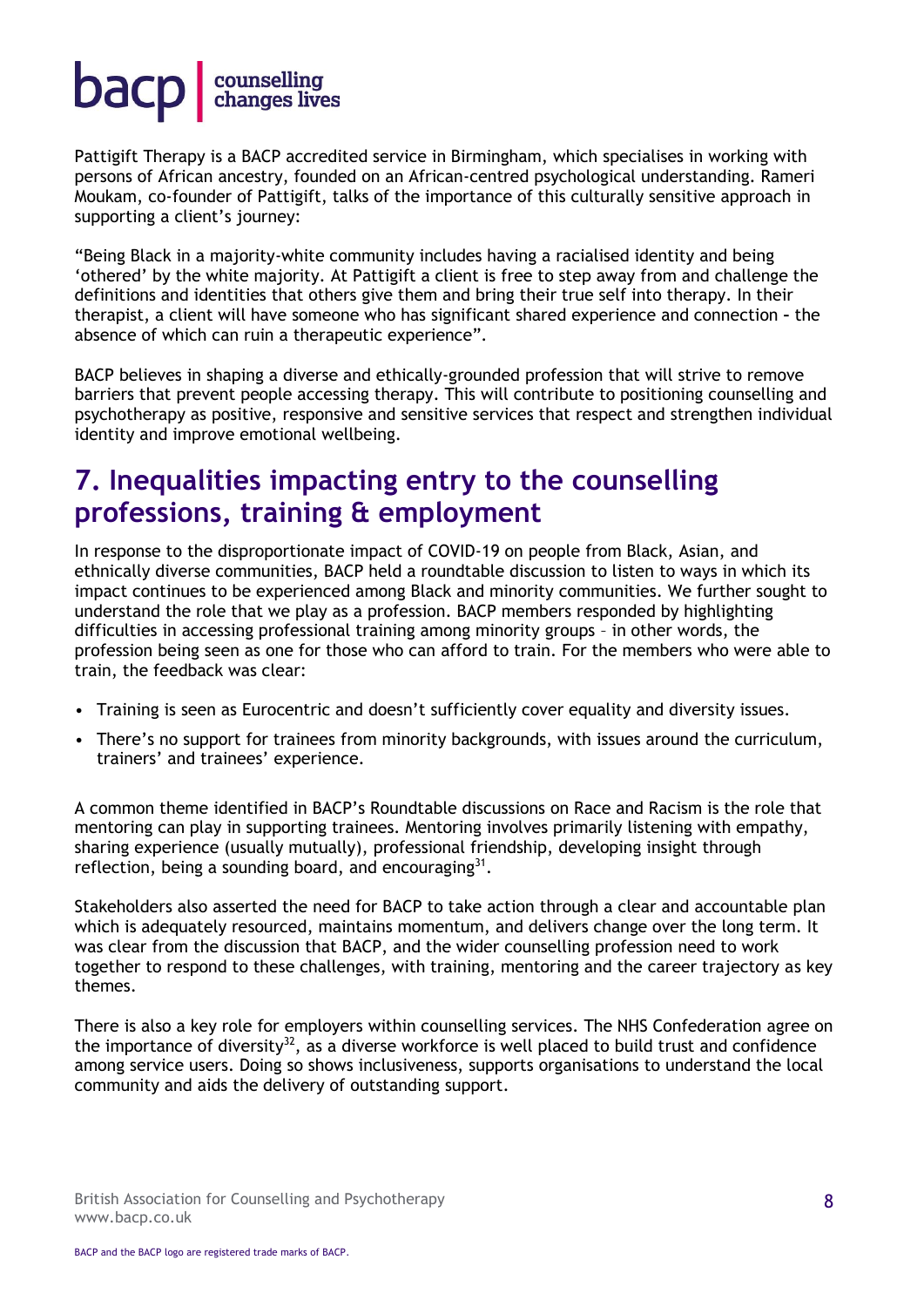### **8. The risks of doing nothing**

The evidence in this paper clearly shows that members of minority communities with mental health problems in the UK are less likely to access therapy, experience/present good outcomes, and more likely to report social exclusion and negative experiences in therapy compared to white majority service users. Black and minority ethnic groups in the UK are also more likely to disengage from mainstream mental health services, leading to deterioration in their mental health.

Failure to tackle mental health needs further compounds existing inequalities and poorer outcomes. The Lammy Report<sup>33</sup> highlights that the failure of mental health services to serve Black, Asian, and ethnically diverse communities has led to an overrepresentation within the criminal justice system. The economic cost of Black, Asian, and ethnically diverse overrepresentation in our courts, prisons and Probation Service is estimated to be £309 million a year. Without concerted action to tackle underlying mental health needs, this cost will continue to grow.

The Health Foundation's 2021 report Unemployment and mental health highlights the impact of the pandemic on minorities was further compounded, as the relationship between mental health and unemployment is bi-directional. Good mental health is a key influence on employability – specifically, finding a job and remaining in that job. Unemployment causes stress, which ultimately leads to long-term negative physiological and psychological health effects, including depression, anxiety and lower self-esteem. The Health Foundation concludes that failing to tackle poor mental health will impact on our future prosperity, noting that 'upstream action and investment in mental health can prevent further financial and capacity burdens on already overstretched services'.

When considering costs, we must also acknowledge the opportunity cost of inaction. The McGregor-Smith Review into Race in the Workplace (2017) found that, through investment in services to boost participation and progression, tackling the racial disparities in the UK labour market could result in an annual economic boost worth £24bn to the UK Economy.

In its 2019 report 'Racial disparities in Mental Health<sup>34</sup>', it encourages practitioners in all disciplines to increase understanding of cultural and faith beliefs of Black and minority ethnic communities and how this impacts on beliefs and behaviours around mental health. The report also recognises the importance of the role of the voluntary, community and social enterprise sectors in supporting people from Black, Asian, and ethnically diverse communities, filling the gap where statutory service is missing or inadequate to meet needs.

The pandemic needs to be a turning point. This paper highlights the need to tackle the deepseated racial injustices which prevent our most vulnerable citizens from accessing life-changing counselling and psychotherapy services, which they need and deserve. In order for the UK Government to 'build back better', this ambition needs to be more than a slogan. Timely, effective, culturally appropriate mental health services require real and sustained investment tailored to counteract the impact of trauma and multiple disadvantages still pervasive in our society. These should be delivered alongside sustained action to address diversity within the mental health workforce.

Additionally, the counselling and psychotherapy professions need to take radical steps on a systemic level to address financial and cultural barriers to entering the profession – this includes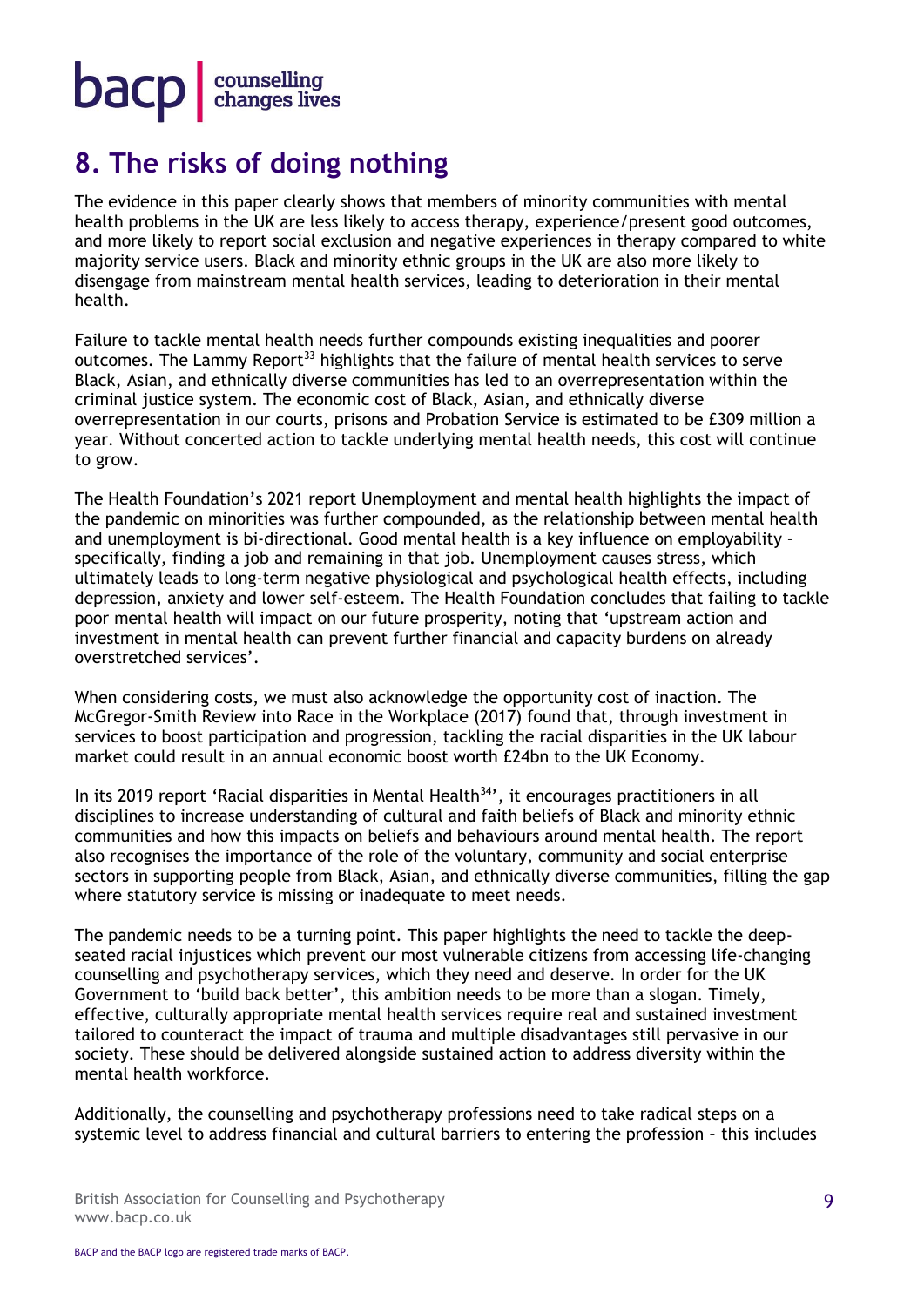providing appropriate training and mentoring opportunities. Furthermore, working with specialist providers within communities will help build a profession that is reflective of the demographic make-up of the communities or area it serves, and to evaluate the efficacy and impact of their work.

The BACP Board has agreed that equality, diversity and inclusion is a priority for BACP, and this will be a thread that runs through every workstream and department. In developing its Equality, Diversity and Inclusion strategy, BACP is unequivocal in the belief that race and racism are of paramount importance. This requires distinct focus and resource that addresses inequality in relation to entry into the profession and access to psychological support.

#### **9. Actions and Recommendations**

The COVID-19 pandemic has shone a light on the serious health and mental health inequalities in UK society in a way we've never seen before. There is an urgency and a need for Government and BACP to lead on preventative work and long-term, culturally relevant support in order to address issues around stigma, fear and barriers to access.

Therefore, BACP will:

- Develop a discourse with diverse organisations with experience and expertise in delivering counselling services to their communities, learning from them to understand their needs and identify opportunities to increase reach and impact to support equality of access to counselling and psychotherapy.
- Commission local and focal projects that allow access to therapy for diverse and/or disadvantaged communities by piloting and evaluating an 'in-reach' project delivered in partnership with a diverse community organisation: to test strategies and approaches to increasing the accessibility and acceptability of counselling to people in marginalised communities who have found barriers to engaging with mainstream services.
- Pilot a Mentoring scheme to support trainees from marginalised communities through their training programme to provide professional friendship, developing insight through reflection, offer a sounding board and encouragement throughout the training journey.
- Work with the Diversity and Inclusion Coalition, which represents professional bodies and organisations wanting to improve diversity in the counselling professions to better reflective the demographic make-up of the communities or area they serve. The Coalition will develop a toolkit to support the development of skills, knowledge and understanding for delivering training in working 'within diversity', which will recognise and address that in delivering such training, all areas of the training environment need to be considered to both deliver training in anti-oppressive practice as well as model this in best practice throughout the training.
- Commission external support to help identify options that facilitate improved access to the counselling professions for disadvantaged communities and to inform our strategic thinking in relation to what a representative membership should look like.
- Pilot a scheme which provides funding for bursaries to train as a counsellor or psychotherapist. The seed-corn funding would give BACP the opportunity to pilot an option to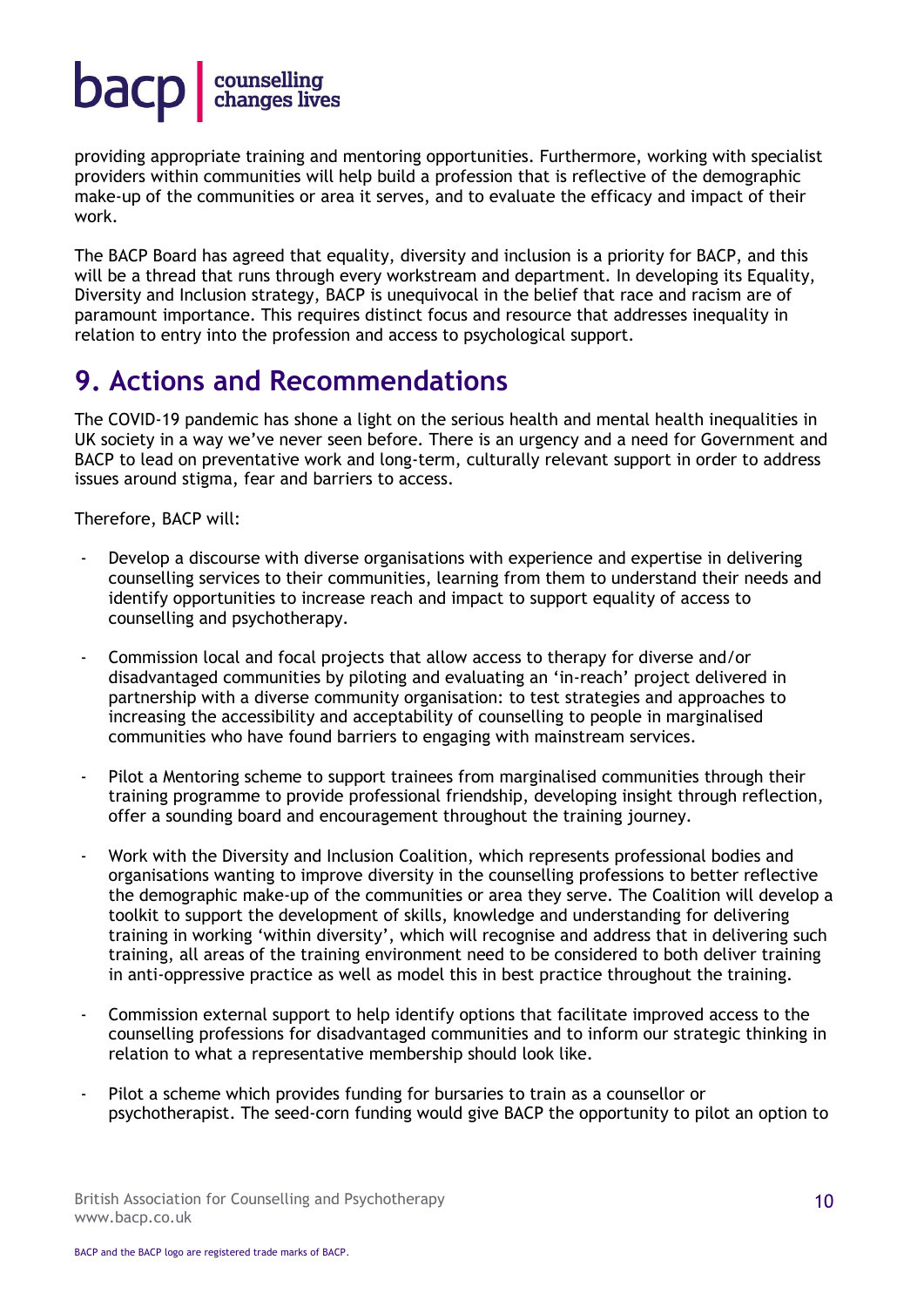encourage people from under-represented groups into the counselling professions, or those who require financial support.

- Continue to campaign to call on the four Governments of the UK to invest in addressing longstanding mental health inequalities faced by people from racialised community backgrounds by investing in community level, accessible and appropriately culturally sensitive therapy. Opportunities to drive change include the formation of Integrated Care Systems and the UK Government's plans to develop a new Ten Year Mental Health strategy for England, the implementation of the Northern Ireland's new Mental Health Strategy and the enhancement of mental health provision in primary care in both Scotland and Wales.
- Work to influence NHS Workforce plans in each nation of the UK to include clear targets on representation within training and recruitment across mental health provision, including IAPT, to address longstanding workforce inequalities and provide a mental health profession which reflects the diverse communities it serves.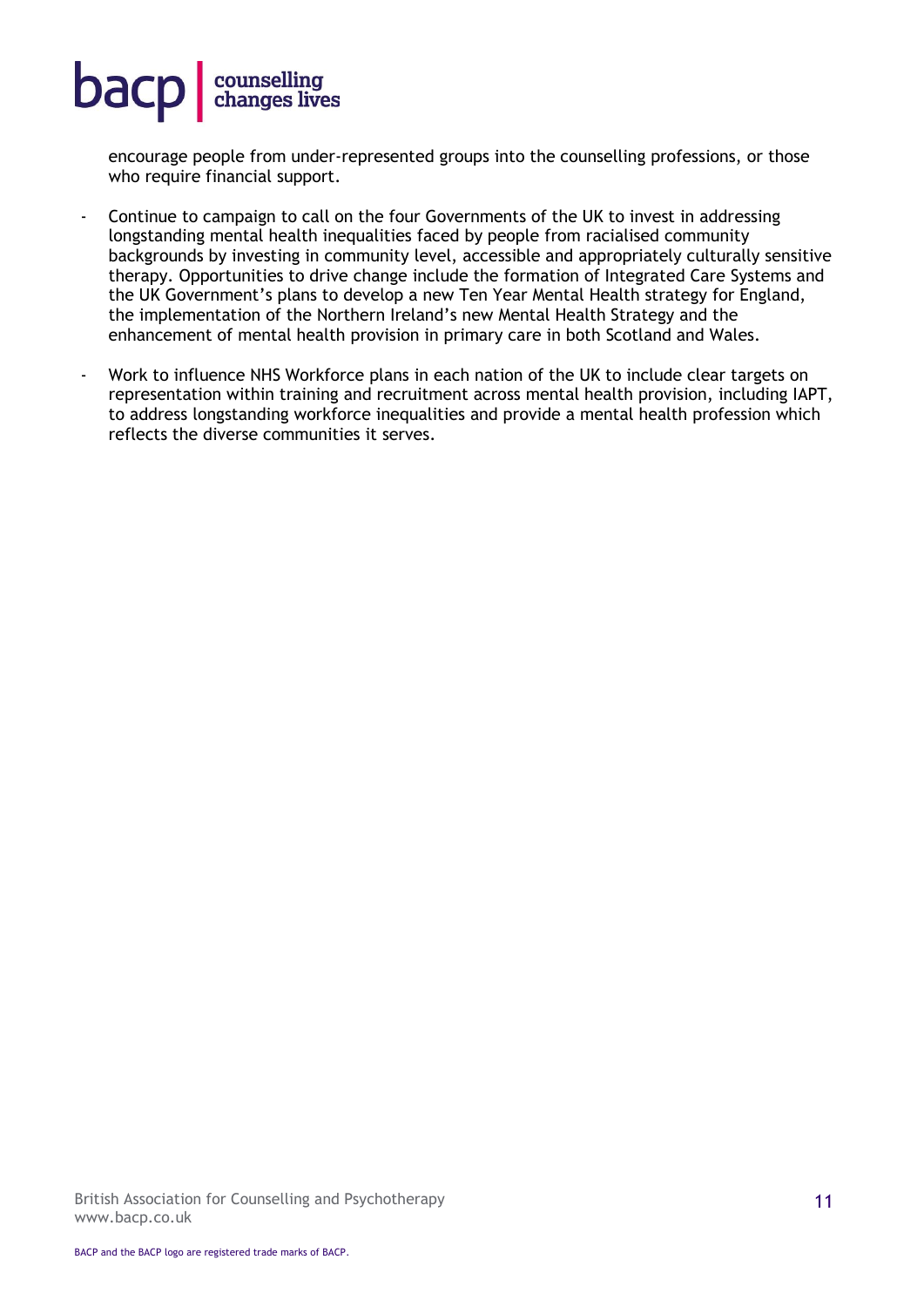#### $\mathsf{bacp}$ counselling<br>changes lives

#### **10. References**

<sup>1</sup> Public Health England (2020) Disparities in the risk and outcomes of COVID-19

 $<sup>2</sup>$  Mahmood et al. (2021) Impact of COVID-19 pandemic on ethnic minority communities: a</sup> qualitative study on the perspectives of ethnic minority community leaders.

<sup>3</sup> Thomeer et al. (2022) Racial and Ethnic Disparities in Mental Health and Mental Health Care During The COVID-19 Pandemic.

<sup>4</sup> Proto & Quintana-Domeque (2021). COVID-19 and mental health deterioration by ethnicity and gender in the UK – Available at: https://doi.org/10.1371/journal.pone.0244419

 $5$  Morales & Ali (2021) COVID-19 and disparities affecting ethnic minorities-Available at : https://doi.org/10.1016/S0140-6736(21)00949-1

<sup>6</sup> Office for National Statistics (2020) Coronavirus (COVID-19) related deaths by ethnic group, England and Wales: 2 March 2020 to 15 May 2020

 $7$  Office for National Statistics (2020) Coronavirus (COVID-19) related deaths by occupation, England and Wales: deaths registered between 9 March and 25 May 2020

<sup>8</sup> Mind (2020) The mental health emergency: how has the coronavirus pandemic impacted our mental health? London: Mind. Available at www.mind.org.uk

<sup>9</sup> Race Equality Foundation (2019) Racial disparities in mental health: Literature and evidence review.

<sup>10</sup> Which (2020) How Covid-19 has impacted mental health inequality - and how to get help. Available at https://www.which.co.uk/news/article/the-impact-of-covid-19-on-mental-healthinequality-and-how-to-get-help-a77Nv3D1BlLu

 $11$  ONS (2020) One in eight British households has no garden

<sup>12</sup> UK Government (2021), Final report on progress to address COVID-19 health inequalities, December 2021. Available at:

https://assets.publishing.service.gov.uk/government/uploads/system/uploads/attachment\_data/ file/1038338/2021-12-03\_Final\_COVID-19\_disparities\_report\_\_\_updated\_3\_Dec.pdf

 $13$  Sainsbury Centre for Mental health (2002) Breaking the Circles of Fear - A review of the relationship between mental health services and African and Caribbean communities.

<sup>14</sup> Watkinson RE, Williams R, Gillibrand S, Sanders C, Sutton M (2022): Ethnic inequalities in COVID-19 vaccine uptake and comparison to seasonal influenza vaccine uptake in Greater Manchester, UK: A cohort study. PLOS Medicine 19(4): e1003982.

https://doi.org/10.1371/journal.pmed.1003982

<sup>15</sup> Crawford, M., Thana, L., Farquharson, L., Palmer, L., Hancock, E., Bassett, P., Parry, G., (2016) Patient experience of negative effects of psychological treatment: Results of a national survey [Online]. British Journal of Psychiatry, 208(3), 260-265.

<sup>16</sup> Mercer, L., Evans, L.J. et al. Psychological Therapy in Secondary Mental Health Care: Access and Outcomes by Ethnic Group. J. Racial and Ethnic Health Disparities 6, 419–426 (2019). https://doi.org/10.1007/s40615-018-00539-8

<sup>17</sup> Aggarwal et al. (2016) Clinician descriptions of communication strategies to improve treatment engagement by racial/ethnic minorities in mental health services: A systematic review.

 $18$  Baker, C. (2020) mental health statistics for England: prevalence, services, and funding. House of Commons Library